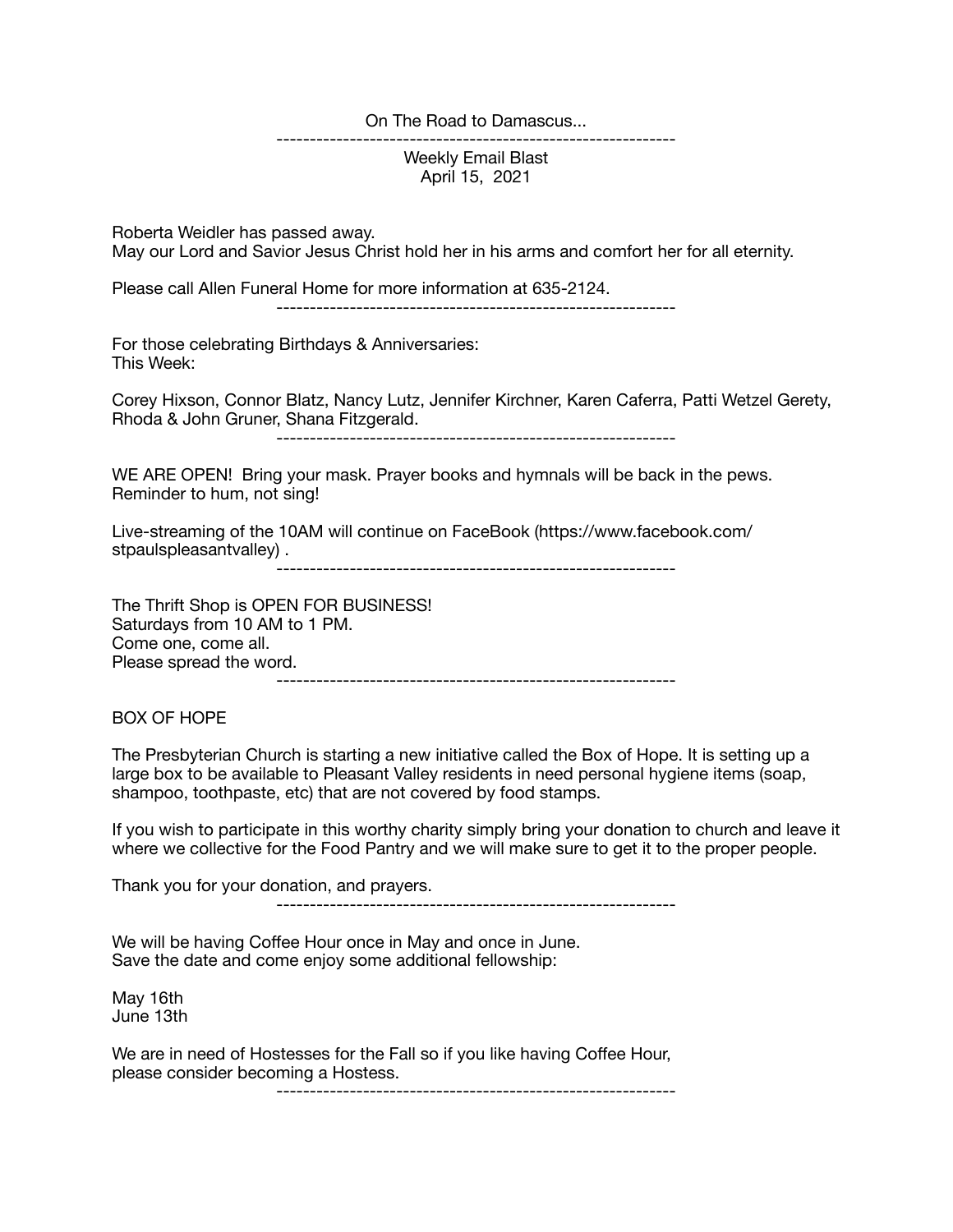It is with heartfelt love and many prayers that we announce the following Memorial Services: June 6th at 2pm for Bill Kirchner July 17th at 1pm for Alice Cann ------------------------------------------------------------ Special Prayer List Rosemary Wright 13 DeGarmo Road, Poughkeepsie 12603 Cards of prayer and encouragement are welcome: ------------------------------------------------------------ Bishop's Corner: If you missed any of this week's inspiring video messages from our Bishops, click on this blue link: Diocese of NY (https://vimeo.com/showcase/ednyhweaster2020) and it will take you to the page with all their wonderful videos. ------------------------------------------------------------ Reminders Adams Gift Cards: Year-Round Fundraising - PLEASE CALL GINNY OR DEBBY TO ARRANGE FOR PICKUP. If you shop at Adams or give gift cards as gifts, our ministries benefit from this fundraiser. Thank You! ------------------------------------------------------------ Communications If you use Facebook, please like & follow the St. Paul's page (https://www.facebook.com/ stpaulspleasantvalley/?ref=bookmarks) . Also, please invite people you know who may be interested in the mission and outreach ministries at St. Paul's. ALSO, please "Subscribe" to our YouTube channel and let others know about it. Let's get the WORD out! ------------------------------------------------------------ UPDATED Weekly Ministry Schedule First Wednesdays - 5:00 PM Ecumenical Food Pantry: PV United Methodist Church, Volunteers Welcome! OPEN WITH CURBSIDE SIGN-IN AND DELIVERY All Wednesdays: 1:00-2:30 PM Bible Study: Sepe Room, Parish Hall SUSPENDED Fridays: (every other week, call Liz Whitman for details) 6:00 PM: Evening Prayer, Church RESUMED Sundays: 8:00 AM Holy Eucharist Rite I, Church RESUMED 9:45 AM Sunday School, PH SUSPENDED 10:00 AM Holy Eucharist Rite II, Church RESUMED 10:00 AM Micro Service via YouTube (https://bit.ly/2WMf1Kh) -NOW LIVESTREAMING ON **FACEBOOK** 11:30 AM - 12:00 PM Adult Ed: Sepe Room, Parish Hall SUSPENDED ------------------------------------------------------------